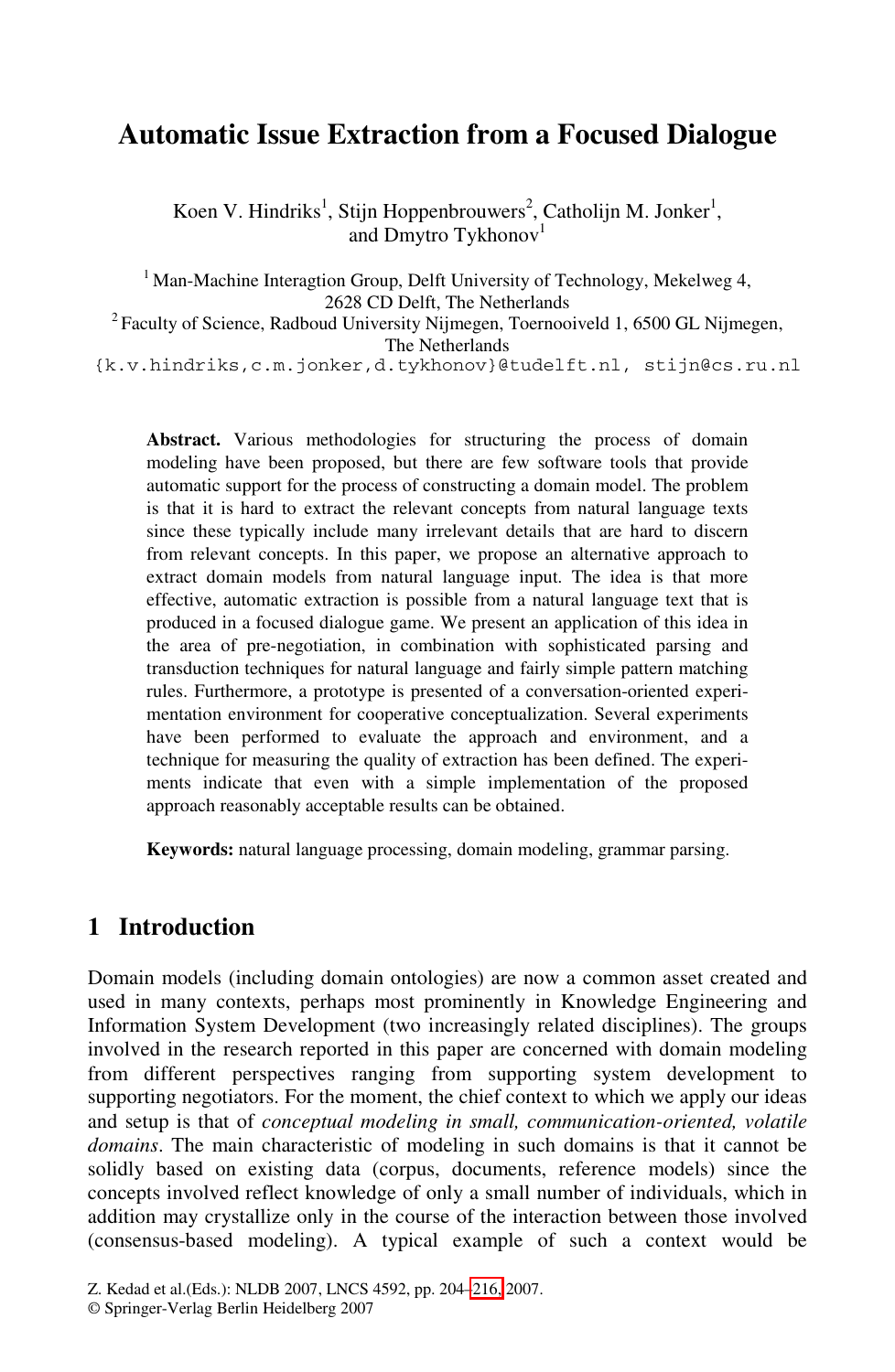*prenegotiation*, a process that among others involves establishing a conceptual common ground on the basis of which negotiations can take place, and *specification* of information system requirements and models in fast evolving environments [12] .

Only limited research has yet been done concerning the *process* of domain modeling (for example [1], [2], [6], [16]), and only some of it has an experimental character. In order to study and, in the longer run, support and improve domain modeling in general, we believe it is important to create controlled environments that enable an experimental approach to modeling *processes* and *strategies*. We believe that such environments can evolve into actual modeling environments that take modeling beyond mere "ad hoc model creation" (graphical or otherwise). Such environments will take the shape of cooperative software tools that actively support the participants in the domain description process and allow them to discuss the target domain in a focused and structured manner, and, consecutively, can present them with a clear domain model they can then validate and refine.

The research presented here concerns the design, deployment, and evaluation of a prototype of a conversation-oriented experimentation environment for cooperative conceptualization. Our focus is on the detailed succession of expressive actions taken by people involved in a conversation for domain description/modeling, and (crucially) on the patterns, rationale, and strategies underlying such actions ([6]).

Our approach involves two key steps: *focused elicitation* of a domain description in the form of a structured natural language dialogue (captured in written textual form), and *automated extraction* of the core domain concepts from that dialogue. In our approach, we assume that a predefined meta-model is available and the aim of extraction is to populate this predefined meta-model. The meta-model for the experiment was designed by us and is presented in this paper.

We also present data and results from an experiment that has been carried out in order to *evaluate* the combined focused elicitation and automated extraction approach. As part of this evaluation, we use a manually constructed domain model as a benchmark (see section 5) and apply a metric to calculate the success rate of the automatic model extractor.

We believe our approach is promising for a number of reasons. If one takes a complex text or document, not specifically created to render core concepts, as a basis for automated domain analysis, then there are two main problems:

- The Natural Language Processing (NLP) involved (parsing, semantic analysis) is highly complex, very likely beyond the point of realistic application;
- Text analysis usually renders a large number of concepts with strongly varying degrees of relevance. Separating relevant concepts from irrelevant concepts is a daunting task that cannot be automated (not without substantial material to "learn about the domain from", that is).

So, if we cannot rely on high quality bulk input that can be effectively analyzed (indeed we assume we cannot), then instead we prefer to start with the creation of a *simple* text that is *purpose created* to contain core domain concepts and show that such texts can be *analyzed* using *simple, robust NLP techniques*. In order to obtain such natural language input, we use focused dialogue games. Formal dialogue games are interactions between two or more players, where each player acts by making utterances, according to a set of rules (cf. [14]). A dialogue game has a clear goal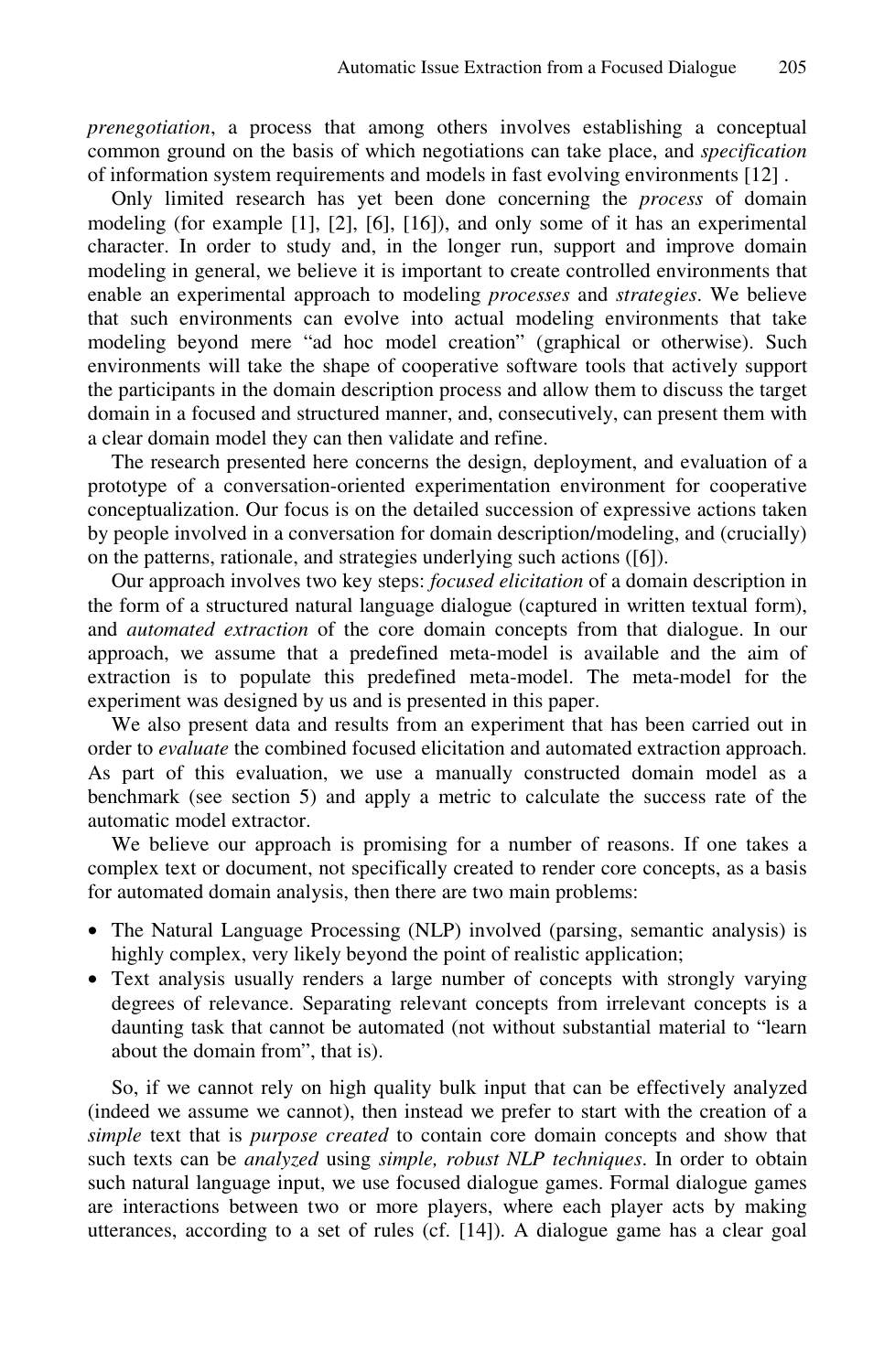shared by the participants in the dialogue. As a consequence, it is reasonable to expect that the task of "filtering out" relevant concepts happens *as the text is created*, based on human intelligence in description/production rather than reading/interpretation afterwards. This "filtering" effect may be enhanced by structured/guided elicitation, i.e. by introducing additional rules in the dialogue setting that should be adhered to by the participants. This approach thus is based on an alternative *method* for domain modeling: a guided elicitation process, which aims at the production of focused texts including primarily relevant, core domain concepts in a structured environment, to which the automated, and therefore repeatable, extraction procedure is then applied.

An additional advantage of our approach lies in our use of a basic meta-model that requires minimal categorization effort on behalf of the extractor. This reduces the sensitivity to errors in the extraction process. The structure we use matches the basic structures in many comparable but more elaborate meta-models (ontological metamodels), suggesting that, for example, extending this approach to more negotiationspecific and complex meta-models (such as a negotiation description language [3], or to more generic widely-used ontology specification languages such as OWL [18], should not be too challenging. Later refinement of the domain model is possible if required (both of the meta-model and of the elicitation procedure).

In many applications, including prenegotiation, extraction of a domain model instance with relations exclusively between specific objects defined in the metamodel is required (bound variables). The main bulk of the domain independent knowledge can be pre-defined in the meta-model, by knowledge engineers. Thus, language constructions such as quantification or complex anaphoric references, which are particularly difficult in view of NLP, can be omitted in the *automated extraction*  stage of our approach.

We propose a method to automatically extract a (partial) domain model from a focused dialogue of natural language. The effectiveness of the extraction method has been empirically validated by means of a series of experiments. The results of the experiments were validated against manually built models using a validation metric. The metric calculates the distance between the "ideal" model extracted manually by a human domain modeling expert and the atomically extracted model.

In the next section, we present our domain extraction model. Section 3 briefly introduces the NLP techniques used in the extraction tool. The extraction approach itself is introduced in Section 4. The results of the experiments with human dialogues are used to validate the extraction approach in Section 5. Our conclusions are presented in Section 6.

## **2 The Domain Extraction Approach**

The extraction approach proposed here consists of two phases: (i) Focused Elicitation and (ii) Automated Extraction. The goal of the first phase is to organize collaboration of the domain experts on model elicitation with a specific focus on the domain: the natural language input for the domain extraction system should have a reasonable fit with the meta-model that is used. To ensure such a fit we propose to use variants of a *dialogue game*. The main advantage of dialogue games is that the users can be manipulated to keep their sentences simple.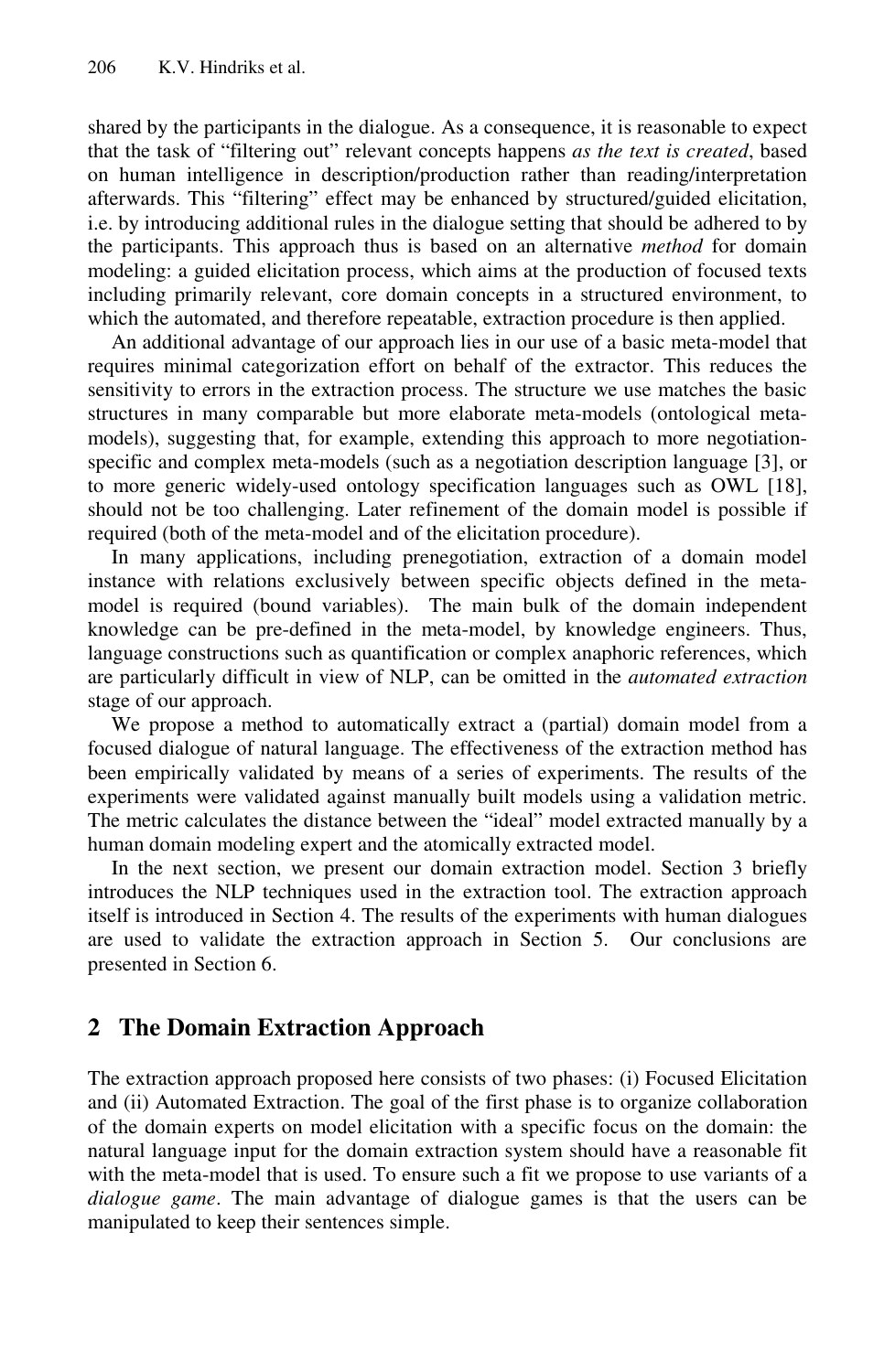The second phase automatically extracts a model from the elicited domain description in terms of a given domain meta-model. The method that is proposed here for extracting a domain model instance from natural language is a combination of *robust, wide coverage parsing techniques* and what we call *concept extraction rules*, which are used by a pattern matching algorithm to process the parser results. In two steps, the automatic domain extraction system transforms the natural language input into a domain model, an instance of the given meta-model. The effectiveness of this method relies on the assumption that the natural language utterances have a reasonable "fit" with a predefined, given meta-model. Effective concept extraction rules can then be derived from this meta-model and the output format of the parser.



**Fig. 1.** Method for Automatic Model Extraction

The method for automatic domain model extraction is shown in Figure 1. A transcript of a dialogue is provided as input to the system. A robust *dependency parser* is used to transform the utterances into so-called *dependency trees* (see below for an explanation). The dependency trees are input to a pattern matching module which is able to take the context of a tree (representing one or more factoids) into account, e.g. for resolving pronoun references. Finally, so-called *concept extraction rules* are used to extract a concrete instance of a domain model. These rules are fairly simple pattern matching rules derived from the generated parser output and the metamodel.

### **3 Dependency Trees and Dependency Triplets**

All utterances are parsed using the EP4IR grammar of English [7], [8], normalized, transduced to dependency trees, and unnested to dependency triplets. By a dependency tree (DTree) we mean a graph (a tree with possibly some confluent arcs) whose nodes are marked with words and whose arcs are marked with certain syntactic relations. A dependency tree obtained from an utterance represents the most important syntactic relation in the utterance: SVOC (Subject/Verb/Object/Complement) trees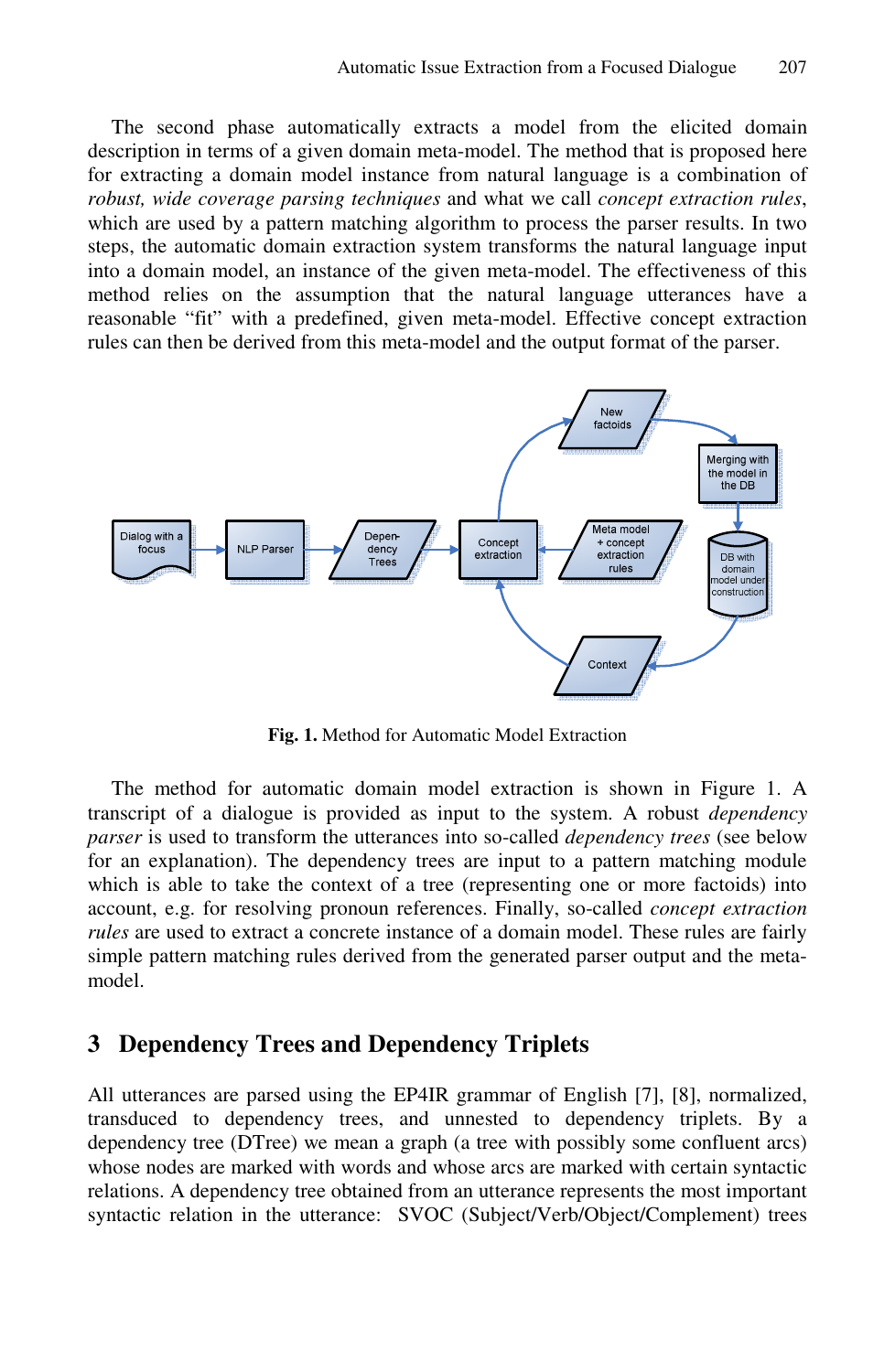and NP (Noun Phrase) trees. The SVOC trees correspond to the *factoids* (who is said to do what to whom under what circumstances) expressed by the utterance. The following dependency tree shows the typical structure of the attributed noun and of the SVOC-sentence.



**Fig. 2.** Example of a dependency tree

By a dependency triple (DT) we mean a triple (word, relation, word), which forms part of a dependency tree, from which it can be obtained by *unnesting* the tree. DT's are the building-stones that constitute factoids. There is a long history of the use of DT's and the related *head/modifier pairs* [9] in Information Retrieval.

A dependency tree gives an abstract view of the structure of a sentence in terms of well defined syntactic word relations from which semantic relations can be derived relatively easily. A dependency tree is much more compact and abstract than a constituent tree (parse tree).

The parsing process takes into account the subcategorization frames of verbs, nouns and adjectives, as well as the verb valences. The words occurring in the DTs are lemmatized. The following table shows the most important dependency relations, together with their concrete notation as a DT and an example:

#### **Table 1.** Dependency relations

| subject relation     | [noun,SUBJ verb]      | [picture, SUBJ show]     |  |  |
|----------------------|-----------------------|--------------------------|--|--|
| object relation      | [verb,OBJ noun]       | [show, OBJ view]         |  |  |
| attrib relation      | [noun,ATTR noun]      | [theatre, ATTR movie]    |  |  |
| attrib relation      | [noun, ATTR adje]     | [monument, ATTR large]   |  |  |
| predicative relation | [noun, PRED noun]     | [Louvre, PRED museum]    |  |  |
| prepos relation      | [noun, PREP noun]     | [sword, IN hand]         |  |  |
| prepos relation      | [verb, PREP noun]     | [sit, ON chair]          |  |  |
| prepos relation      | [adje, PREP noun]     | [full, OF arrows]        |  |  |
| modification         | [adje, MOD advb]      | [green, MOD intensely]   |  |  |
| modification         | [verb, MOD advb]      | [cause, MOD not]         |  |  |
| quantification       | [noun, QUANT number]  | [horse man, QUANT three] |  |  |
| determination        | [noun,DET determiner] | [scene,DET whole]        |  |  |

As an example, the sentence 'the picture shows a view of Ravenna from the air' corresponds to the following dependency tree: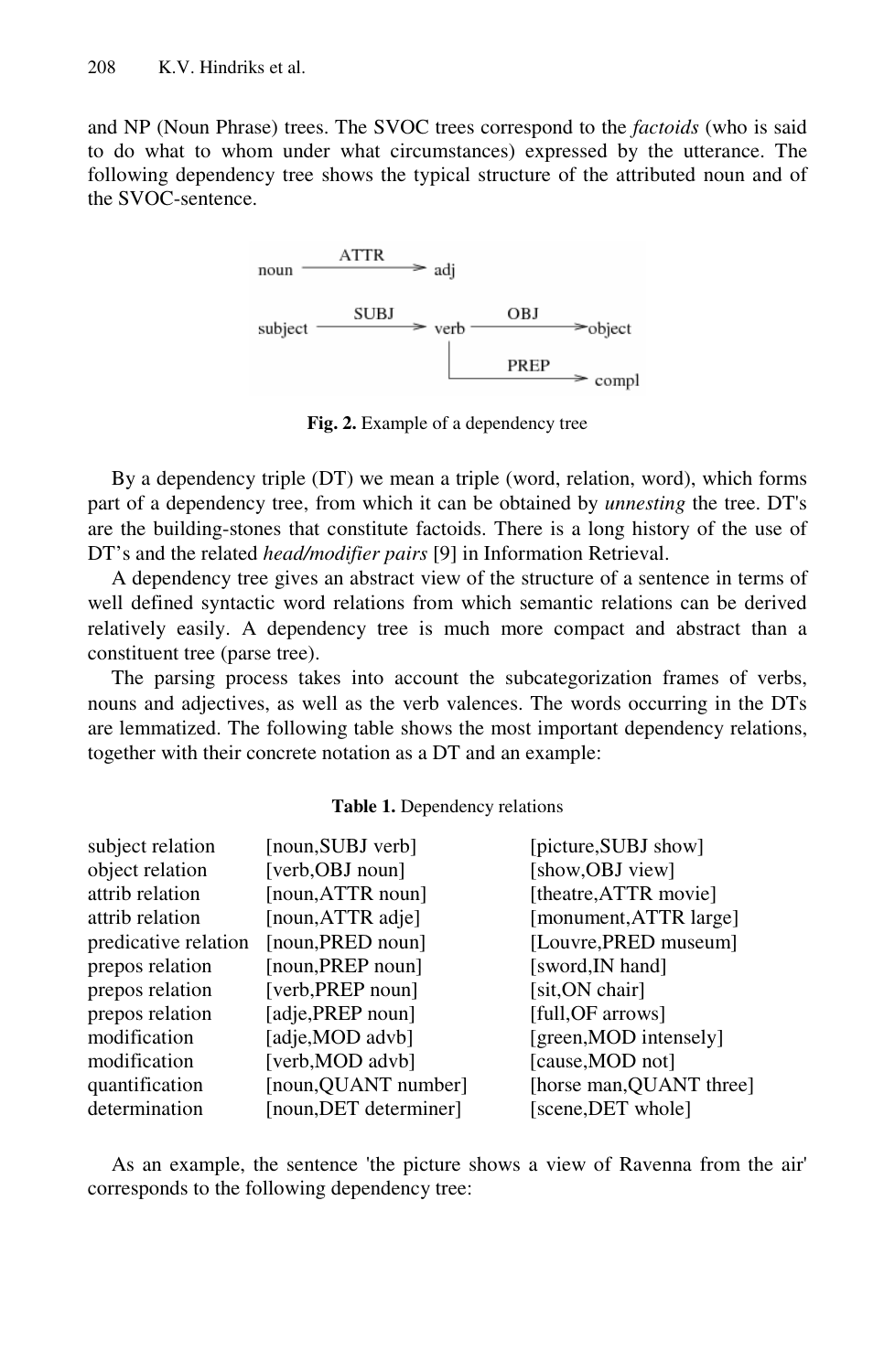

**Fig. 3.** Dependency tree for 'the picture shows a view of Ravenna from the air'

The example 'the picture shows a view of Ravenna taken from the air' is transduced to two (connected) Dependency Trees [10]:



**Fig. 4.** Dependency tree for 'the picture shows a view of Ravenna taken from the air'

The subject 'it' in the second DTree is just a handle for anaphora resolution. During the transduction, extensive normalizations are performed in order to map equivalent phrases onto a common representative: variations in word order, time and modality are eliminated, questions and passive sentences are translated to active form (see [9], [10]). Finally, the words in the DT's are lemmatized. The EP4IR parser/transducer was developed for application in Information Retrieval [11]. Our paper shows that it can also be used successfully for Domain Modeling.

### **4 Extracting a Domain Model**

In general, it will not be possible to match the dependency tree output of the parser one-on-one with a given meta-model. The natural language parser, however, does provide a well-structured and well-defined output that can be used in a final domain extraction phase. The key idea of this final phase is to match parts of a dependency tree with parts of the desired domain model.

The meta-model determines the structure of the desired domain model as well as that of the extraction rules that are used in the extraction phase. The meta-model consists of the key concepts that need to be extracted from the natural language text. Of course, the meta-model should have a reasonable fit with the natural language text. As discussed above, a reasonable fit can be obtained by using structured dialogue games to produce the text.

In the prenegotiation domain, which provides the running example of this paper, a meta-model of the domain of negotiation needs to be instantiated in order to fix the negotiation issues. As Raiffa discusses in [16], parties are advised to prepare a negotiation template in this prenegotiation phase. Such a template has a simple structure. It consists of a list of issues that need to be resolved, and, for each issue, an agreed-upon set of possible resolutions.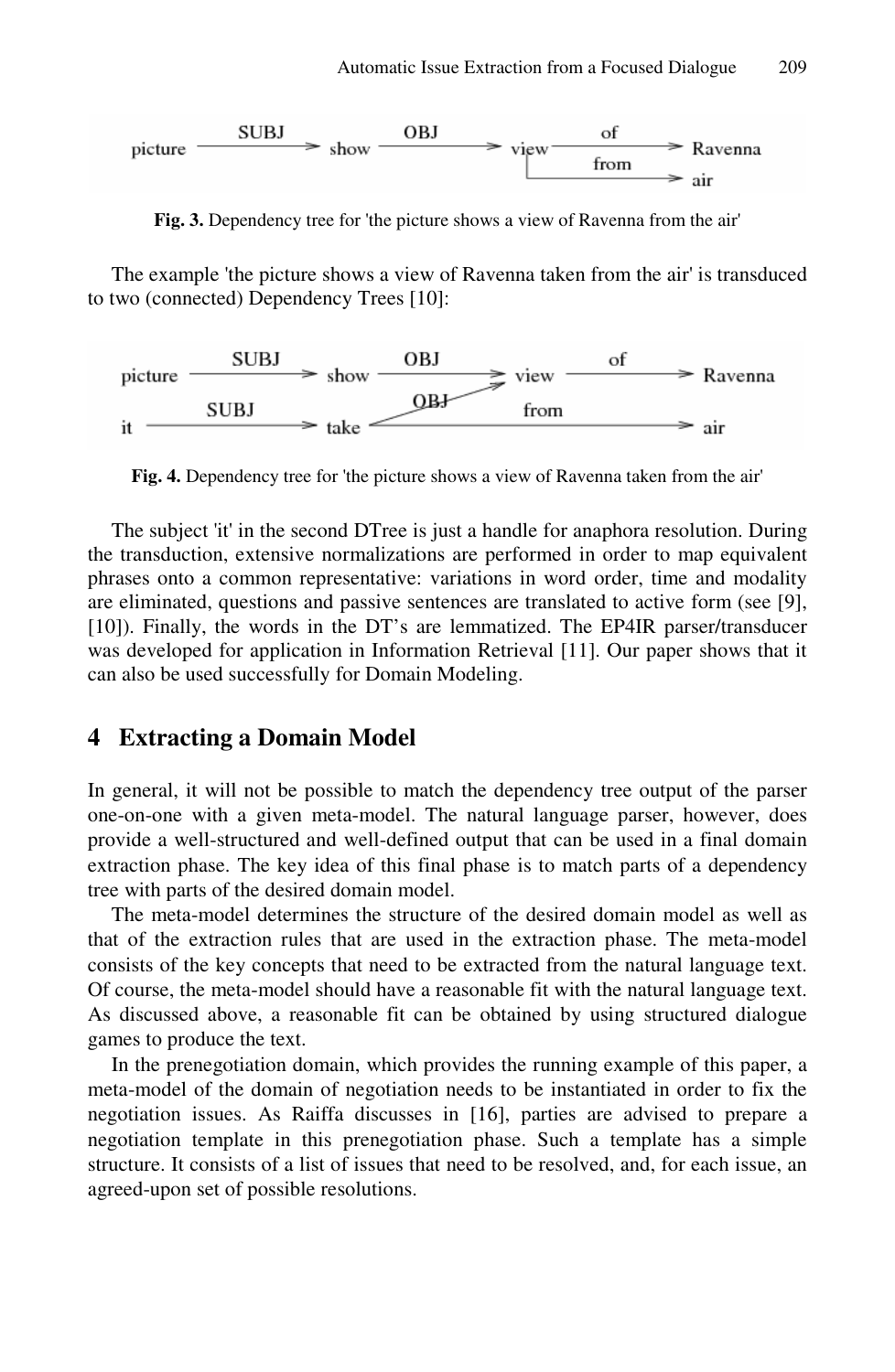In a negotiation about multiple issues, the result of the domain extraction method should be an instance of the meta-model depicted in Fig. 5. Basically, objects and their properties need to be extracted from the dependency trees.

The rules for extracting domain elements have to capture those patterns present in a dependency tree that with a high probability indicate that the text is about an object or a property (or both). By inspection of the relations listed in Table 1, and dependency trees (cf. Fig. 3 and Fig. 4) that result from typical dialogue games, various patterns are readily suggested.



**Fig. 5.** Structure of the Negotiation Meta-Model

In the dialogue games that we have used in our experiments, typical patterns are, for example:

- 1. [pro: I, SUBJ, verb: have, OBJ, noun: *x*],
- 2. [noun: *x*, SUBJ, verb: have, OBJ, noun: *y*],
- 3. [noun: *x*, ATTR, adje: *y*].

l

An instance of the first pattern is, for example, a sentence such as *I have a daisy*. It is clear that such a pattern requires the addition of the object named *daisy* to the domain model. The first pattern is also a sub-pattern of the slightly more complicated sentence *I probably have a daisy*, which is an instance of the pattern: [pro: I, SUBJ, verb: have, OBJ, noun: daisy, MOD, advb: probably]. Even though this sentence indicates that there is a chance the object is *not* a daisy, the pattern is processed by adding the object named *daisy* to the domain model.<sup>1</sup> An instance of the second pattern is e.g. *The cup has a handle.* Finally, an instance of the third pattern is *The cup is blue*. In the latter case, a property of being *blue* needs to be added to the model.

The conception extraction rules should map such patterns onto domain elements, where the domain structure is given by the meta-model. The basic structure of a conception extraction rule therefore is defined as:

 $\leq$ subpattern of dependency tree $\geq$   $\geq$   $\leq$ update instruction(s) for domain model $\geq$ .

The rules code instructions for extracting domain elements from a dependency tree in case the left-hand side of a rule matches with a sub pattern of the tree.

<sup>&</sup>lt;sup>1</sup> Depending on the application area such rules can be changed to not allow this.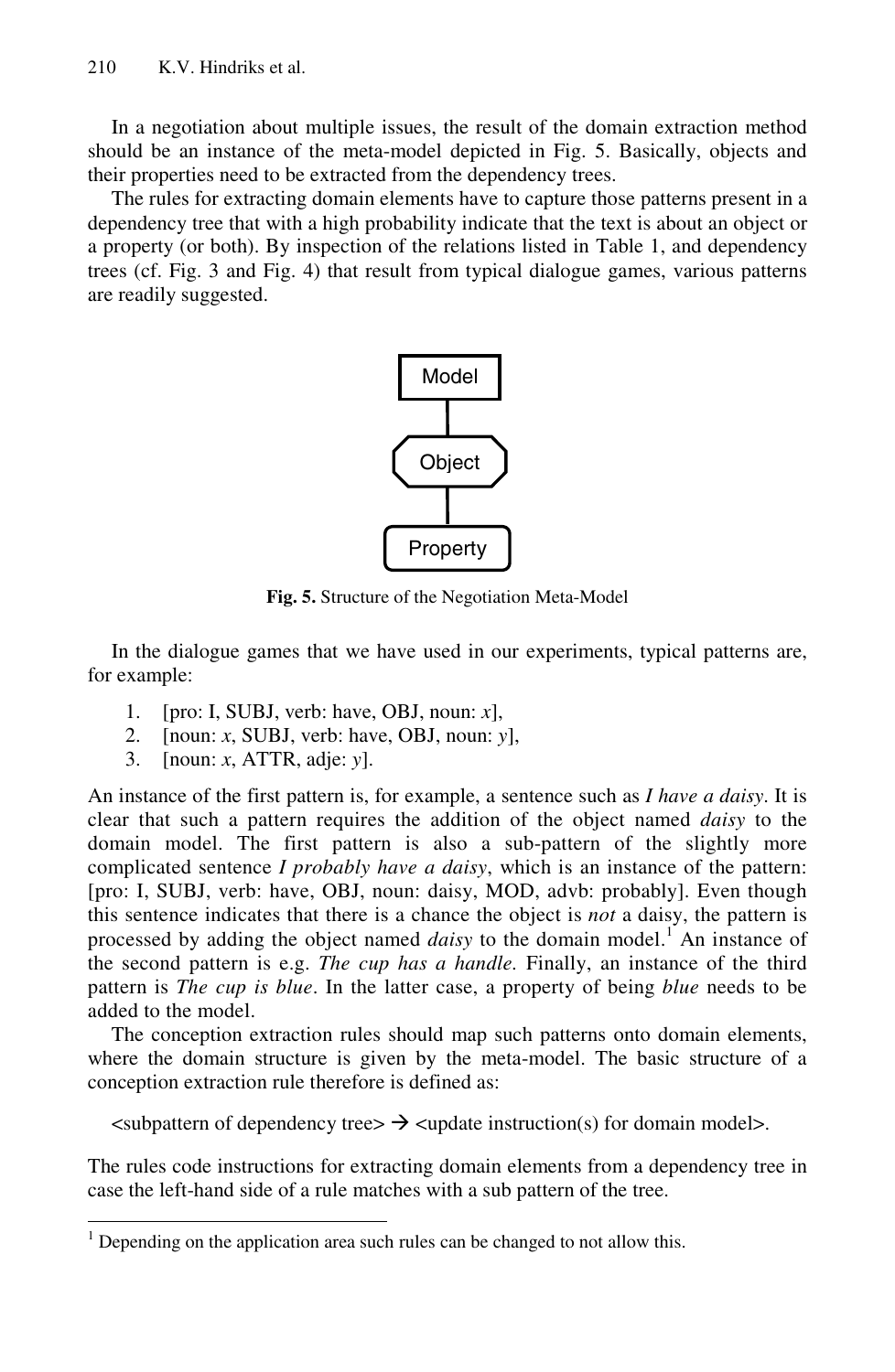





**Fig. 7.** Example of Domain Extraction with the Rules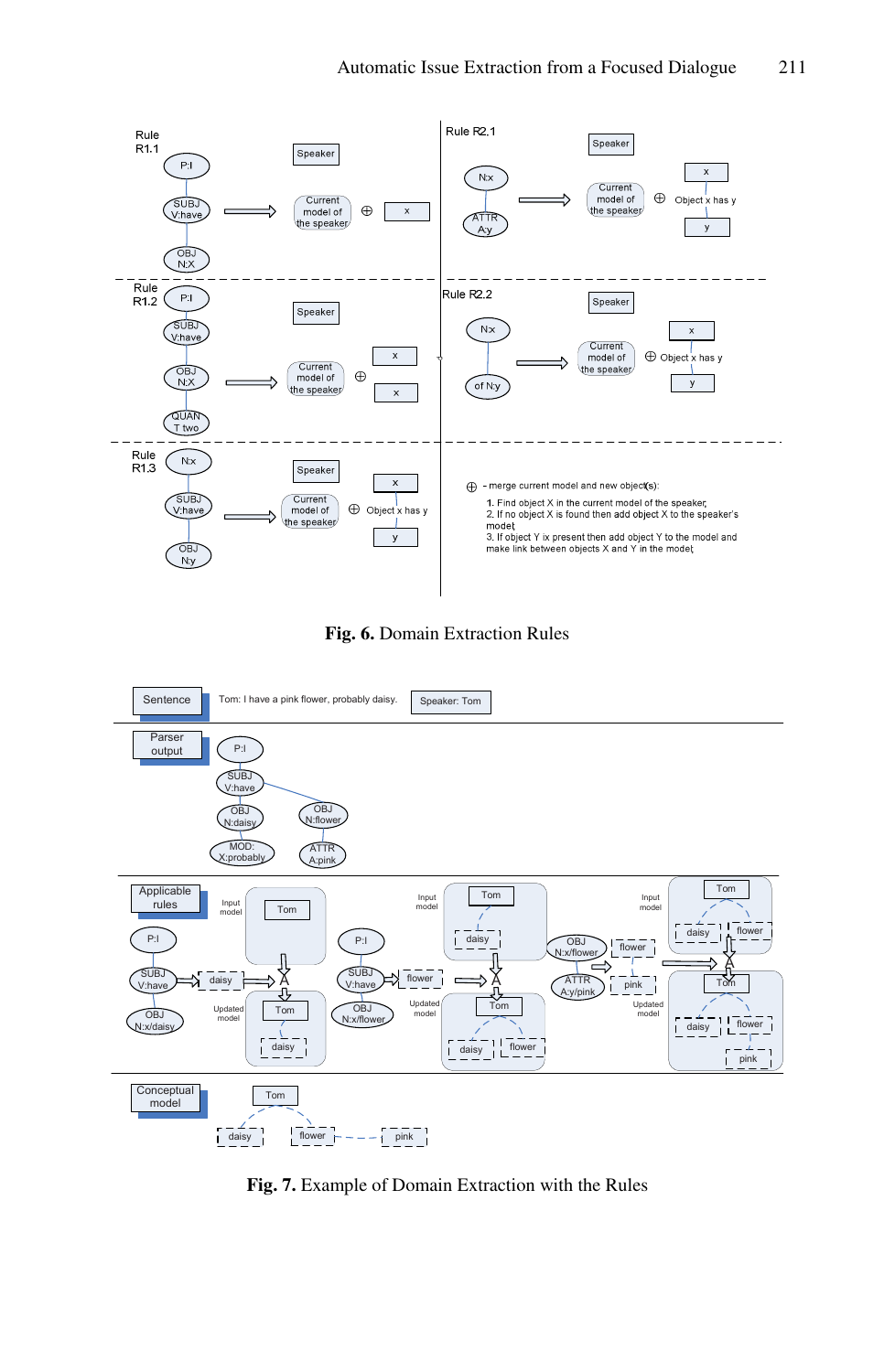The process of domain extraction can be summarized as follows (cf. also Fig. 5, and 6). The pattern matching module of the domain extraction system tries to match the left-hand side of each concept extraction rule. For each match, the resulting bindings of the matching process are retrieved and the instructions (properly instantiated) on the right-hand side of the rule are executed. These instructions consist of *adding a new node to the domain model*, *adding a property together with the related object to the domain model, and merging the extracted information with the domain model* (in case a property of an object needs to be added but the object is already present in the model). The primitive operations that are performed on a domain model are *add\_node* and *add\_edge* operations. The domain extraction module thus also performs merging of overlapping models that are extracted from different sentences of a single dialogue.

## **5 Experimental Validation**

The proposed domain extraction method has been designed in order to facilitate humans in the construction of a domain model. For the running example, a specific meta-model was used to illustrate the extraction method. In order to validate the method proposed in the previous section, a series of experiments with human subjects was performed to measure the effectiveness of the method. For negotiation and its corresponding meta-model, a dialogue game is needed that results in a descriptive natural language text that is focused on the naming of objects and the identification of properties of these objects. Such a game can be viewed as a model of a domain modeling task in which a knowledge engineer and a domain expert are trying to construct a domain model.

In line with a general view on domain modeling as expressed in [5], the experiment was organized as a dialogue game (taking the form of a chatbox) played by two participants seated in different rooms, who were each presented with a set of pictures on a screen (some identical, some different). Figure 8 presents a screenshot of the chat



**Fig. 8.** Screenshot of the Chatbox Software used in the Experiment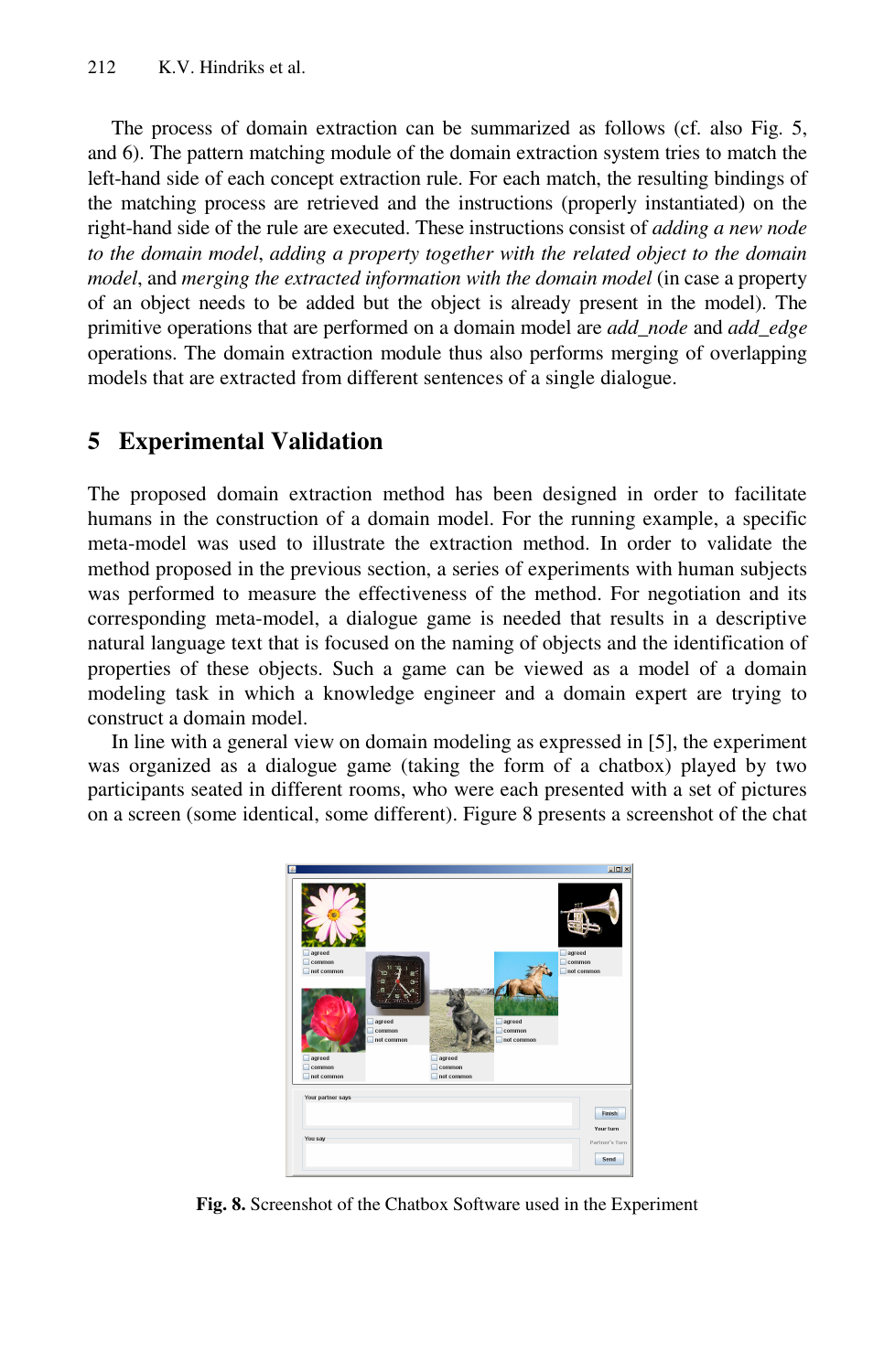box software used to organize the experiment. The participants were asked to discuss the objects displayed in the pictures (each participant could only see his/her own set of pictures). The participants were given the task to find out which of the objects are present on both sets of pictures (i.e., they had to identify the objects that are common, meaning that both participants see exactly the same pictures of those objects on their screens). This setup requires the participants to go through an elicitation phase as defined earlier. For the purpose of validation, the resulting dialogues were processed in two ways: by the automatic domain extraction tool and independently, by a knowledge engineer who manually created a domain model.

For manual domain modeling, the knowledge engineer was given a particular dialogue as a domain description, but the engineer had no access to the pictures that were presented to the participants in the dialogue. In this way, the engineer was limited to basing the domain model on the content of the dialogue. As a result, he added an object or its property to the model only if it was explicitly mentioned in the dialogue. For example, if a dialogue included a statement such as "Participant A: I have a pink flower" the knowledge engineer would add an object "flower" to the domain model and a property "pink" linked to the object "flower". The domain model obtained in this way has been used as the standard (or "ideal") domain model against which the results from automatic extraction were then compared.

To compare the ideal domain model and the automatically extracted model, the A\* Algorithm for Error-Correcting Subgraph Isomorphism Detection [15] was used. Observe that domain models are graphs and thus can be provided as input to the algorithm. The algorithm calculates the similarity distance between two graphs and is based on the idea of compensating the distortions in one graph by means of edit operations that are applied to the second graph.

The edit operations include vertex deletion and insertion, edge deletion and insertion, and attributes and labels substitution. All edit operations have equal cost. The total cost of the transformation of the graph is the sum of the costs of each individual edit operation. The  $A^*$  algorithm looks for a sequence of edit operations that would have the minimal total costs of the transformation.

The following formula determines the correctness of the extracted model:

$$
c = \left(1 - \frac{d(g_{\text{exper}}, g_{\text{extracted}})}{d(g_{\text{exper}}, \phi)}\right) \cdot 100\%
$$
\n
$$
(1)
$$

where  $d(g_{\text{expert}}, g_{\text{extracted}})$  is the distance between the domain model extracted by expert and the domain model automatically extracted by the tool, and

 $d(g_{\text{expert}}, \emptyset)$  is the distance between the domain model extracted by the expert and the empty graph.

Table 2 presents the results of the validation of the series of experiment. Each of the eight pairs of the participants performed eight trials. Each trial has a set of six pictures. Two pictures out of six are common for the participants. We varied the sets of the pictures among the trials through the pairs of the participants to avoid any possible side-ways effects of the trials sequence.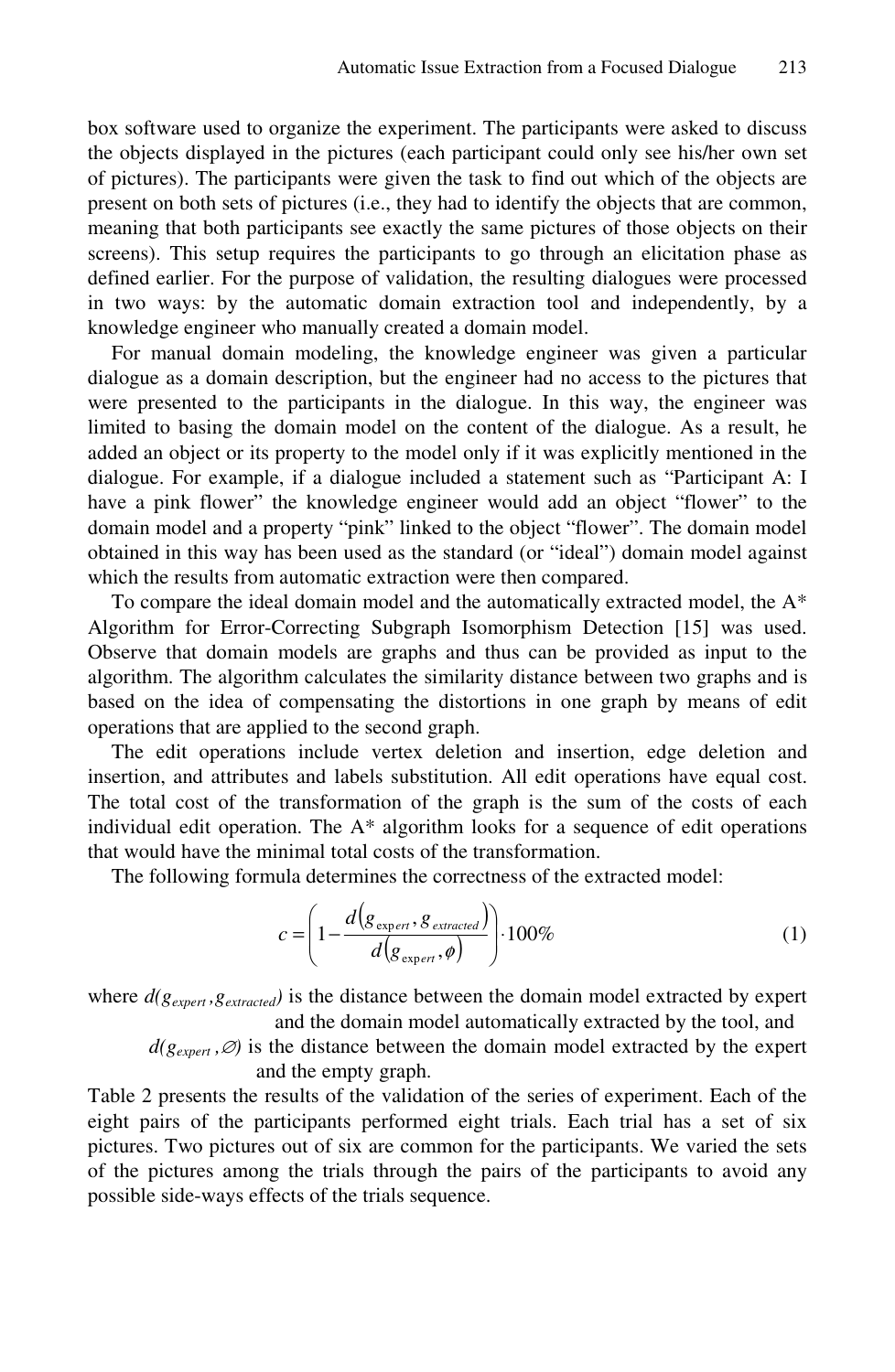| Experiment | Sets of pictures |     |     |     |     |     |     |     |  |
|------------|------------------|-----|-----|-----|-----|-----|-----|-----|--|
|            |                  | 2   |     | 4   |     | b   |     |     |  |
| Pair 1     | 40%              | 49% | 46% | 45% | 51% | 68% | 69% | 57% |  |
| Pair 2     | 50%              | 63% | 58% | 65% | 77% | 68% | 67% | 55% |  |
| Pair 3     | 68%              | 41% | 43% | 51% | 68% | 72% | 49% | 65% |  |
| Pair 4     | 56%              | 54% | 41% | 43% | 63% | 61% | 65% | 54% |  |

**Table 2.** Experimental results – correctnes of the automaticaly extracted domain models

The average percentage of the correctness of the extracted models is 57%.

The experimental results show that the precision of the model extraction still needs significant improvement. However, note that the models were extracted without any use of semantics. One way of improving the accuracy of the models is to use domain



**Fig. 9.** Screenshot of the automatic domain extraction tool (from left to right: source dialogue, manually extracted reference model, automatically extracted model)

knowledge available, e.g., WordNet [4], CYC [13]. Accuracy might be improved by adding more rules to the dialogue game to structure the natural language produced. Another way is to make the modeling process interactive by presenting the updated instance of the domain model while the user continues his/her descriptions in natural language. Since the user immediately sees the interpretation of his words s/he can re-formulate his/her sentence if necessary.

# **6 Conclusions**

This article presents an automatic domain model extraction method based on a predefined meta-model. Our method involves two basic steps: focused elicitation where domain experts describe the domain in a natural language dialogue and automated extraction based on an existing NLP parser and a set of pattern-matching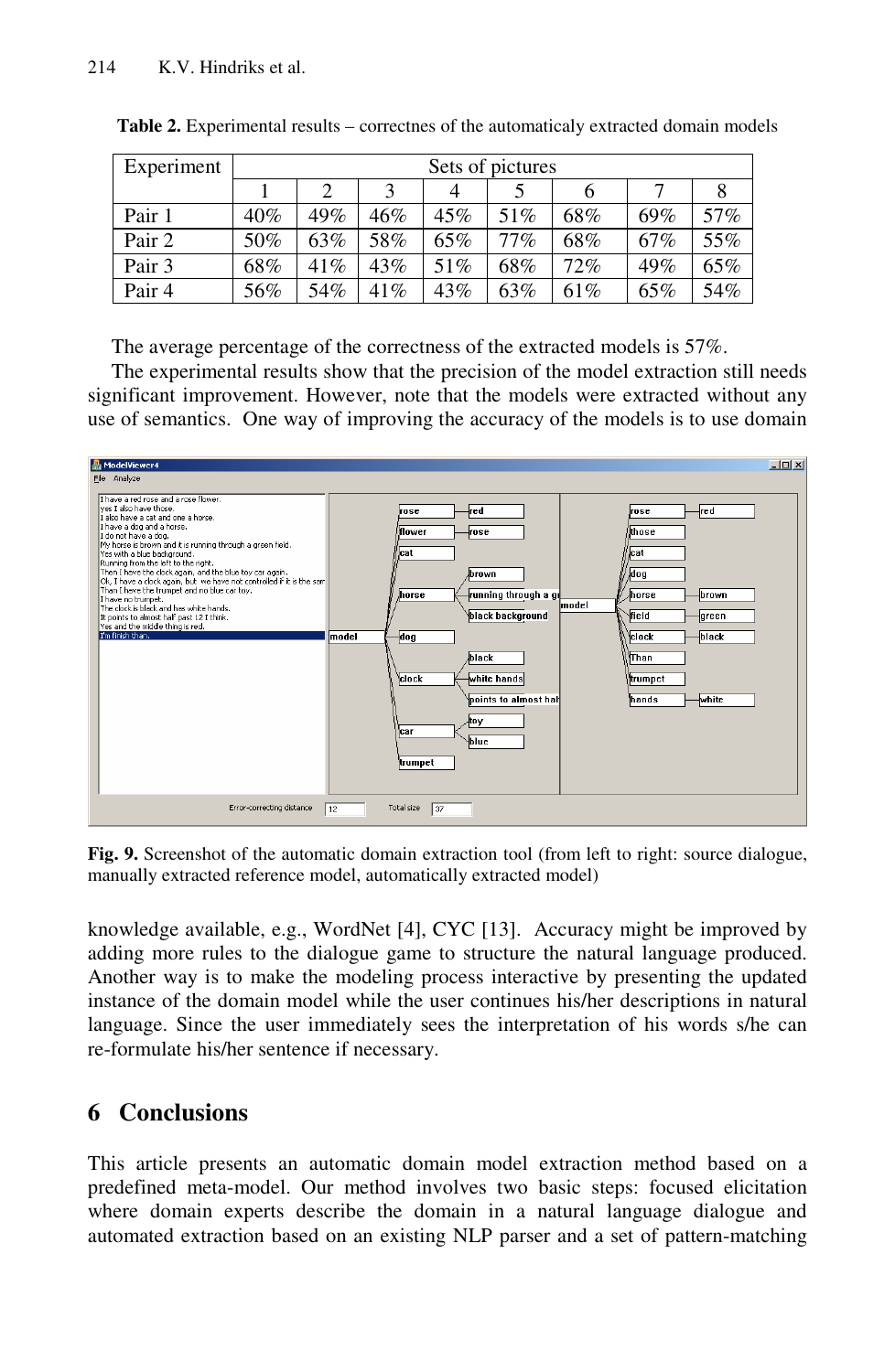rules to extract the basic concepts of the domain. The output of the proposed method has been validated against ideal models build manually by a domain expert using the dialogues received from the experimental setup.

Validation results show a big deviation in the accuracy of the domain model extraction. The accuracy metric varies from 40% to 77% throughout the experiments, generally in correspondence to the "neatness" (complexity) of the sentences produced by the participants. In future work a sentence complexity evaluation algorithm will be developed using the parser output to assess quality of the domain elicitation. The accuracy of the approach will be improved: by involving the domain experts in a more direct way and by presenting them continuously with the models extracted. This allows the human to directly correct the system if necessary. Furthermore, the humans will be asked to reformulate if the parser has difficulties with the sentences produced. Finally, advanced pattern matching rules will be used, that are based on semantic knowledge obtained from the Internet, a specialized database or existing ontologies.

**Acknowledgement.** The authors thank Kees Koster (Radboud University Nijmegen) for his help in the production of this paper and in particular for his effort in making the EP4IR parser available for the reported research.

## **References**

- 1. Anthony, S., Batra, D., Santhanam, R.: The use of a knowledge-based system in conceptual data modeling. Decision Support Systems 41, 176–190 (2005)
- 2. Batra, D., Antony, S.: Consulting support during conceptual database design in the presence of redundancy in requirements specifications: an empirical study. IBM Journal of Research and Development 54, 25–51 (2006)
- 3. Elfatatry, A., Layzell, P.: A negotiation description language. Software—Practice & Experience 35(4), 323–343 (2005)
- 4. Fellbaum, C.: WordNet: an Eleectronic lexical database. MIT Press, Cambridge (1998)
- 5. Hoppenbrouwers, S.J.B.A., Proper, H.A., van der Weide, T.P.: A Fundamental View on the Process of Conceptual Modeling. In: Delcambre, L.M.L., Kop, C., Mayr, H.C., Mylopoulos, J., Pastor, Ó. (eds.) ER 2005. LNCS, vol. 3716, Springer, Heidelberg (2005)
- 6. Hoppenbrouwers, S.J.B.A., Proper, H.A., van der Weide, Th.P.: Towards explicit strategies for modeling. In: Halpin, T.A., Siau, K. and Krogstie, J. (eds.) Proc. of the Workshop on Evaluating Modeling Methods for Systems Analysis and Design (EMMSAD'05), p485-492. FEUP, Porto, Portugal, EU (2005) ISBN 9727520774
- 7. Koster, C.H.A.: Affix Grammars for Natural Languages. In: Alblas, H., Melichar, B. (eds.) Attribute Grammars, Applications and Systems. LNCS, vol. 545, pp. 469–484. Springer, Heidelberg (1991)
- 8. Koster, C.H.A., Verbruggen, E.: The AGFL Grammar Work Lab. In: Proc. FREENIX/ Usenix, pp. 13–18 (2002)
- 9. Koster, C.H.A.: Head/Modifier Frames for Information Retrieval. In: Gelbukh, A. (ed.) CICLing 2004. LNCS, vol. 2945, pp. 420–432. Springer, Heidelberg (2004)
- 10. Koster, C.H.A.: Transducing Text to Multiword Units, Workshop on MultiWord Units MEMURA at the fourth International Conference on Language Resources and Evaluation, LREC-2004. Lisbon, Portugal, p. 8 (2004)